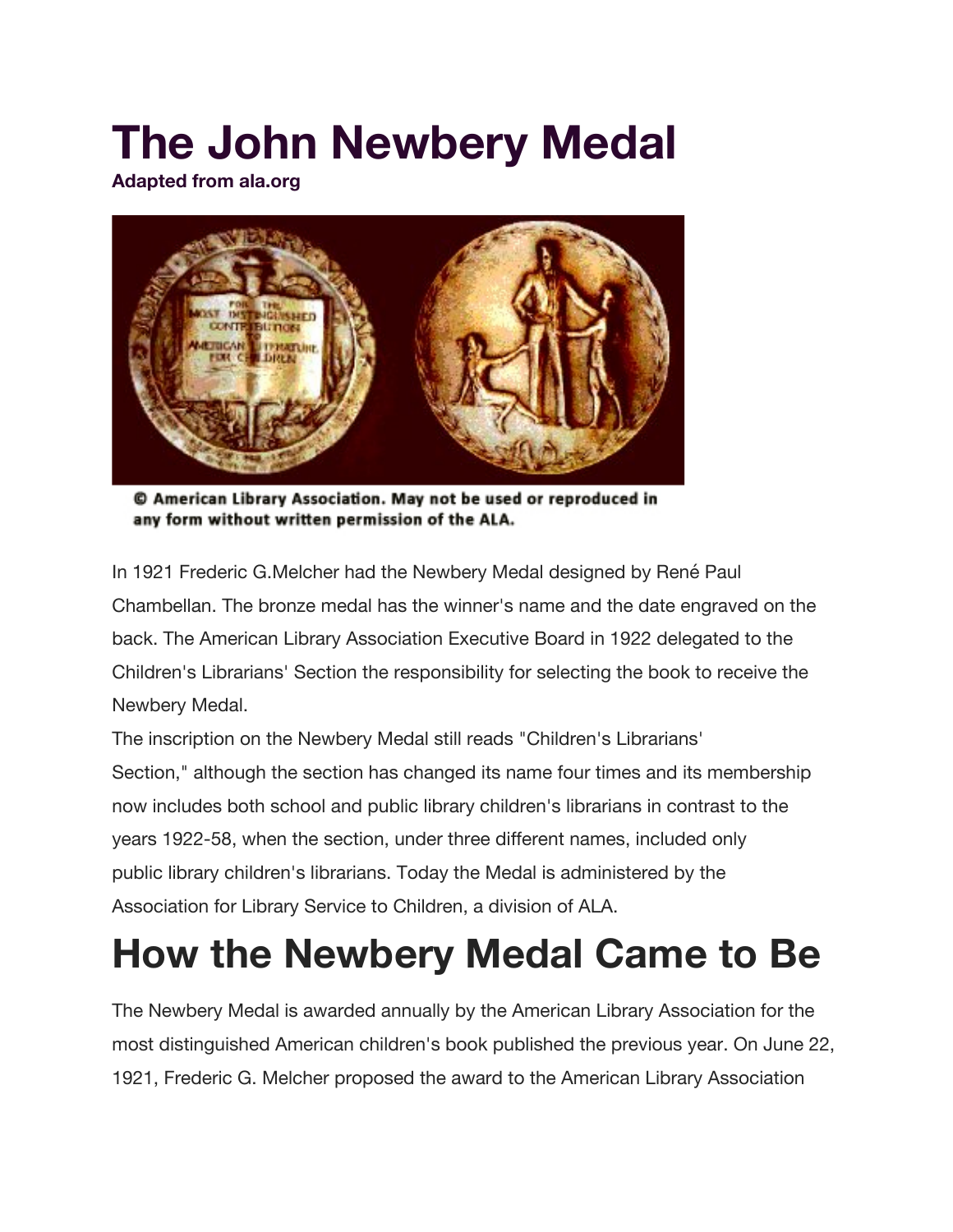meeting of the Children's Librarians' Section and suggested that it be named for the eighteenth-century English bookseller John Newbery. The idea was enthusiastically accepted by the children's librarians, and Melcher's official proposal was approved by the ALA Executive Board in 1922. In Melcher's formal agreement with the board, the purpose of the Newbery Medal was stated as follows: "To encourage original creative work in the field of books for children. To emphasize to the public that contributions to the literature for children deserve similar recognition to poetry, plays, or novels. To give those librarians, who make it their life work to serve children's reading interests, an opportunity to encourage good writing in this field."

The Newbery Award thus became the first children's book award in the world. Its terms, as well as its long history, continue to make it the best known and most discussed children's book award in this country.

From the beginning of the awarding of the Newbery and Caldecott Medals, committees could, and usually did, cite other books as worthy of attention. Such books were referred to as Newbery or Caldecott "runners-up." In 1971 the term "runners-up" was changed to "honor books." The new terminology was made retroactive so that all former runners-up are now referred to as Newbery or Caldecott Honor Books.



**Newbery Honor Seal**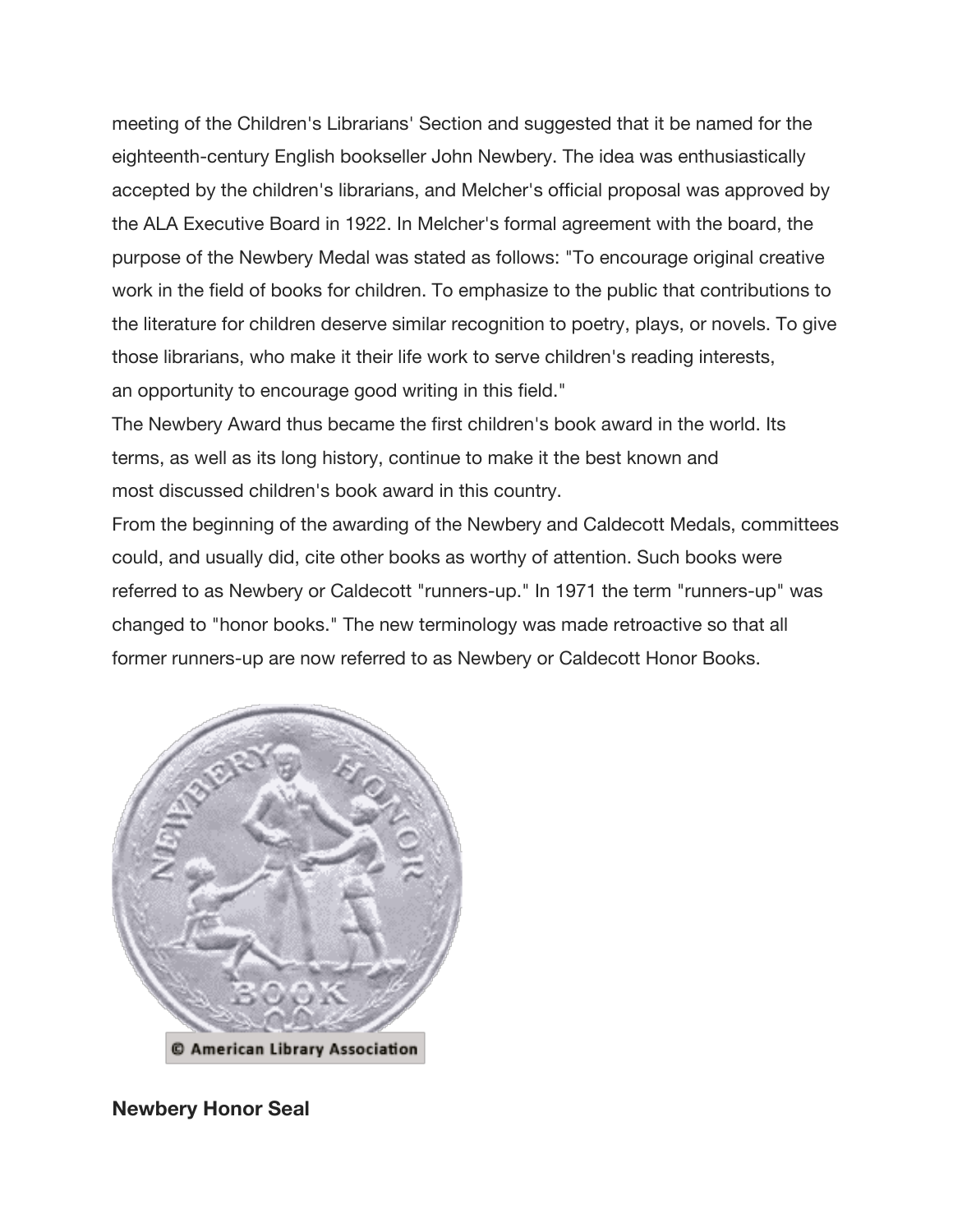### **Newbery Medal and Honor Books, 1922-Present**

2016 Medal Winner: *Last Stop on Market Street* by Matt de la Peña (G.P. Putnam's Sons/Penguin)

**Honor Books:**

- *The War that Saved My Life* by Kimberly Brubaker Bradley (Dial Books for Young Readers/Penguin)
- *Roller Girl* by Victoria Jamieson (Dial Books for Young Readers/Penguin)
- *Echo* by Pam Muñoz Ryan (Scholastic Press/Scholastic Inc.)

2015 Medal Winner: *The Crossover* by Kwame Alexander (Houghton Mifflin Harcourt) **Honor Books:**

- *El Deafo* by Cece Bell (Amulet Books, an imprint of ABRAMS)
- *Brown Girl Dreaming* by Jacqueline Woodson (Nancy Paulsen Books, an imprint of Penguin Group LLC)

#### 2014 Medal Winner: *Flora & Ulysses: The Illuminated Adventures* by Kate DiCamillo (Candlewick Press)

#### **Honor Books:**

- *Doll Bones* by Holly Black (Margaret K. McElderry Books, an imprint of Simon & Schuster Children's Publishing)
- *The Year of Billy Miller* by Kevin Henkes (Greenwillow Books, an imprint of HarperCollins Publishers)
- *One Came Home* by Amy Timberlake (Alfred A. Knopf, an imprint of Random House Children's Books)
- *Paperboy* by Vince Vawter (Delacorte Press, an imprint of Random House Children's Books)

2013 Medal Winner: *The One and Only Ivan* by Katherine Applegate (HarperCollins Children's Books)

**Honor Books:**

- *Splendors and Glooms* by Laura Amy Schlitz (Candlewick Press)
- *Bomb: The Race to Build—and Steal—the World's Most Dangerous Weapon* by Steve Sheinkin (Flash Point/Roaring Brook Press)
- *Three Times Lucky* by Sheila Turnage (Dial/Penguin Young Readers Group)

#### 2012 Medal Winner: *Dead End in Norvelt* by Jack Gantos (Farrar Straus Giroux) **Honor Books:**

- *Inside Out & Back Again* by Thanhha Lai (HarperCollins Children's Books, a division of HarperCollins Publishers)
- *Breaking Stalin's Nose* by Eugene Yelchin (Henry Holt and Company, LLC)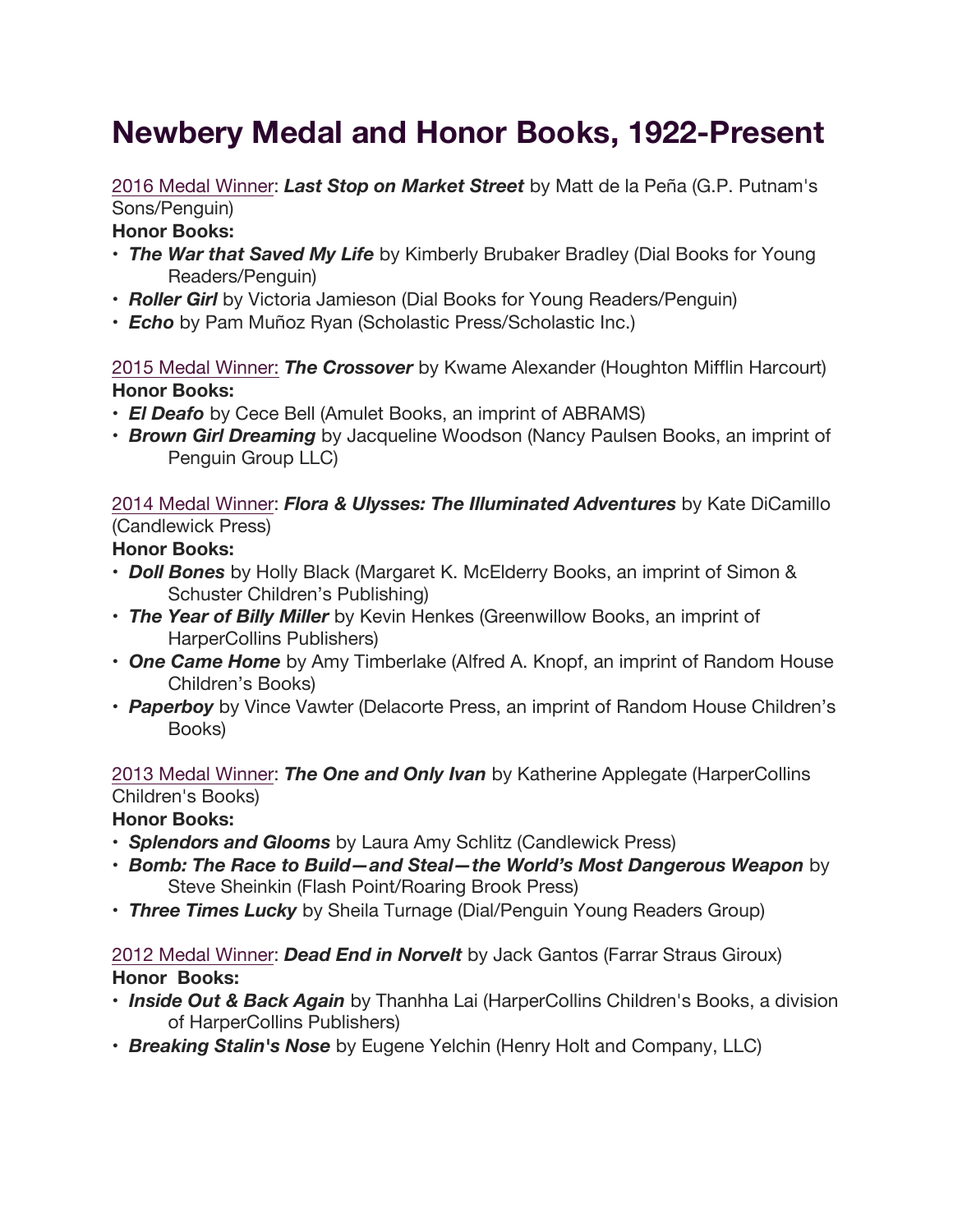2011 Medal Winner: *Moon over Manifest* by Clare Vanderpool (Delacorte Press, an imprint of Random House Children's Books)

#### **Honor Books:**

- *Turtle in Paradise* by Jennifer L. Holm (Random House Children's Books)
- *Heart of a Samurai* by Margi Preus (Amulet Books, an imprint of Abrams)
- *Dark Emperor and Other Poems of the Night* by Joyce Sidman, illustrated by Rick Allen (Houghton Mifflin Books for Children, Houghton Mifflin Harcourt)

**One Crazy Summer** by Rita Williams-Garcia (Amistad, an imprint of HarperCollins)

2010 Medal Winner: *When You Reach Me* by Rebecca Stead (Wendy Lamb Books, an imprint of Random House Children's Books) **Honor Books**:

- *Claudette Colvin: Twice Toward Justice* by Phillip Hoose (Melanie Kroupa Books/Farrar, Straus & Giroux)
- *The Evolution of Calpurnia Tate* by Jacqueline Kelly (Henry Holt)
- *Where the Mountain Meets the Moon* by Grace Lin (Little, Brown and Company Books for Young Readers)
- *The Mostly True Adventures of Homer P. Figg* by Rodman Philbrick (The Blue Sky Press, an imprint of Scholastic, Inc.)

2009 Medal Winner: *The Graveyard Book* by Neil Gaiman, illus. by Dave McKean (HarperCollins)

#### **Honor Books**:

- *The Underneath* by Kathi Appelt, illus. by David Small (Atheneum Books for Young Readers, an imprint of Simon & Schuster)
- *The Surrender Tree: Poems of Cuba's Struggle for Freedom* by Margarita Engle (Henry Holt)
- *Savvy* by Ingrid Law (Dial Books for Young Readers, a division of Penguin Young Readers Group in partnership with Walden Media)
- *After Tupac & D Foster* by Jacqueline Woodson (G.P. Putnam's Sons, a division of Penguin Books for Young Readers

#### 2008 Medal Winner: *Good Masters! Sweet Ladies! Voices from a Medieval Village* by **Laura Amy Schlitz** (Candlewick)

- *Elijah of Buxton* by Christopher Paul Curtis (Scholastic)
- *The Wednesday Wars* by Gary D. Schmidt (Clarion)
- *Feathers* by Jacqueline Woodson (Putnam)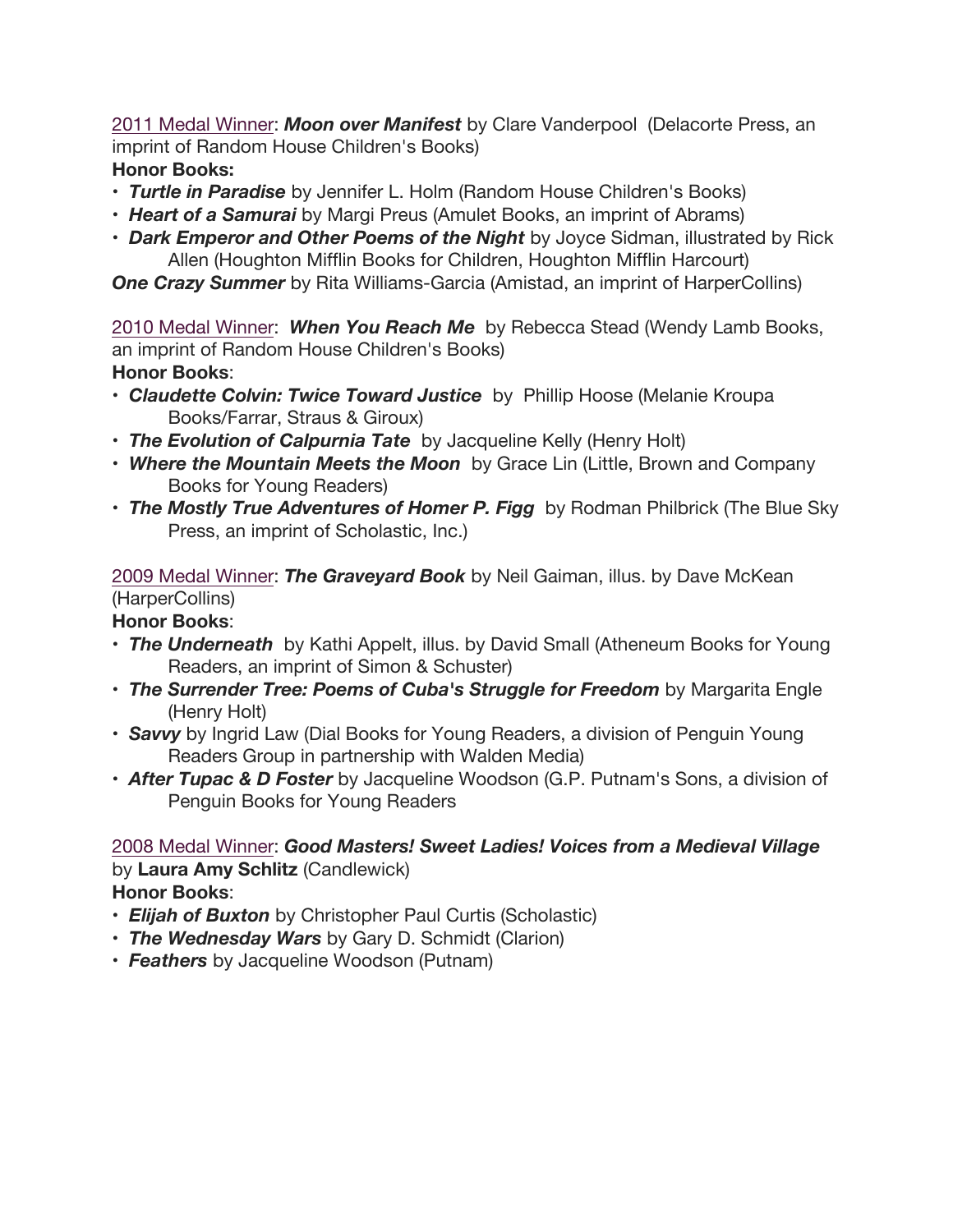2007 Medal Winner: *The Higher Power of Lucky* by **Susan Patron**, illus. by Matt Phelan (Simon & Schuster/Richard Jackson) **Honor Books:**

- *Penny from Heaven* by **Jennifer L. Holm**, (Random House)
- *Hattie Big Sky* by **Kirby Larson** (Delacorte Press)
- *Rules* by **Cynthia Lord** (Scholastic)

2006 Medal Winner: *Criss Cross* by **Lynne Rae Perkins** (Greenwillow

Books/HarperCollins)

**Honor Books:**

- *Whittington* by **Alan Armstrong**, illustrated by S.D. Schindler (Random House)
- *Hitler Youth: Growing Up in Hitler's Shadow* by **Susan Campbell Bartoletti** (Scholastic)
- *Princess Academy* by **Shannon Hale** (Bloomsbury Children's Books)
- *Show Way* by **Jacqueline Woodson,** illustrated by Hudson Talbott (G.P. Putnam's Sons)

2005 Medal Winner: **Kira-Kira** by **Cynthia Kadohata** (Atheneum Books for Young Readers/Simon & Schuster)

**Honor Books:**

- *Al Capone Does My Shirts* by **Gennifer Choldenko** (G.P. Putnam's Sons/a division of Penguin Young Readers Group)
- *The Voice that Challenged a Nation: Marian Anderson and the Struggle for Equal Rights* by Russell Freedman (Clarion Books/Houghton Mifflin)
- *Lizzie Bright and the Buckminster Boy* by Gary D. Schmidt (Clarion Books/Houghton Mifflin)

2004 Medal Winner: *The Tale of Despereaux: Being the Story of a Mouse, a*  **Princess, Some Soup, and a Spool of Thread** by Kate DiCamillo, illustrated by Timothy Basil Ering, (Candlewick Press) **Honor Books:**

- *Olive's Ocean* by Kevin Henkes (Greenwillow Books)
- *An American Plague: The True and Terrifying Story of the Yellow Fever Epidemic of 1793* by Jim Murphy (Clarion Books)

2003 Medal Winner: *Crispin: The Cross of Lead* by Avi (Hyperion Books for Children) **Honor Books:**

- *The House of the Scorpion* by Nancy Farmer (Atheneum)
- *Pictures of Hollis Woods* by Patricia Reilly Giff (Random House/Wendy Lamb Books)
- *Hoot* by Carl Hiaasen (Knopf)
- *A Corner of The Universe* by Ann M. Martin (Scholastic)
- *Surviving the Applewhites* by Stephanie S. Tolan (HarperCollins)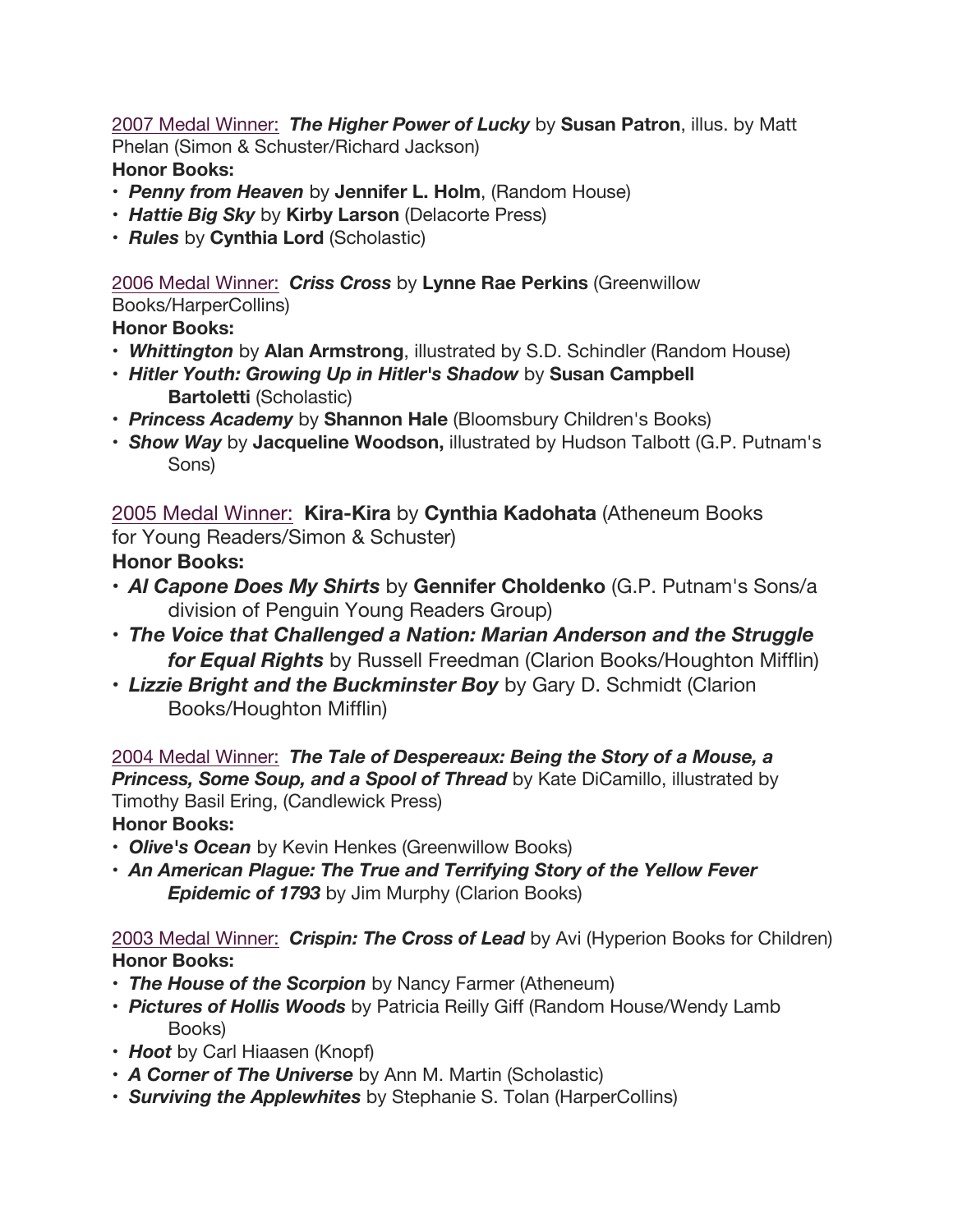**2002 Medal Winner:** *A Single Shard* by Linda Sue Park (Clarion Books/Houghton Mifflin)

#### **Honor Books:**

- *Everything on a Waffle* by Polly Horvath (Farrar Straus Giroux)
- *Carver: A Life In Poems* by Marilyn Nelson (Front Street)

**2001 Medal Winner:** *A Year Down Yonder* by by Richard Peck (Dial) **Honor Books:**

- *Hope Was Here* by Joan Bauer (G.P. Putnam's Sons)
- *Because of Winn-Dixie* by Kate DiCamillo (Candlewick Press)
- *Joey Pigza Loses Control* by Jack Gantos (Farrar, Straus, and Giroux)
- *The Wanderer* by Sharon Creech (Joanna Cotler Books/HarperCollins)

**2000 Medal Winner:** *Bud, Not Buddy* by Christopher Paul Curtis (Delacorte) **Honor Books:**

- *Getting Near to Baby* by by Audrey Couloumbis (Putnam)
- *Our Only May Amelia* by Jennifer L. Holm (HarperCollins)
- *26 Fairmount Avenue* by Tomie dePaola (Putnam)

**1999 Medal Winner:** *Holes* by Louis Sachar (Frances Foster) **Honor Book:**

• *A Long Way from Chicago* by Richard Peck (Dial)

#### 1998 Medal Winner: *Out of the Dust* by Karen Hesse (Scholastic) **Honor Books:**

- *Ella Enchanted* by Gail Carson Levine (HarperCollins)
- *Lily's Crossing* by Patricia Reilly Giff (Delacorte)
- *Wringer* by Jerry Spinelli (HarperCollins)

#### **1997 Medal Winner:** *The View from Saturday* **by E.L. Konigsburg (Jean Karl/Atheneum)**

**Honor Books:**

- *A Girl Named Disaster* by Nancy Farmer (Richard Jackson/Orchard Books)
- *Moorchild* by Eloise McGraw (Margaret McElderry/Simon & Schuster)
- *The Thief* by Megan Whalen Turner (Greenwillow/Morrow)
- *Belle Prater's Boy* by Ruth White (Farrar Straus Giroux)

#### **1996 Medal Winner:** *The Midwife's Apprentice* by Karen Cushman (Clarion) **Honor Books:**

- *What Jamie Saw* by Carolyn Coman (Front Street)
- *The Watsons Go to Birmingham: 1963* by Christopher Paul Curtis (Delacorte)
- *Yolonda's Genius* by Carol Fenner (Margaret K. McElderry/Simon & Schuster)
- *The Great Fire* by Jim Murphy (Scholastic)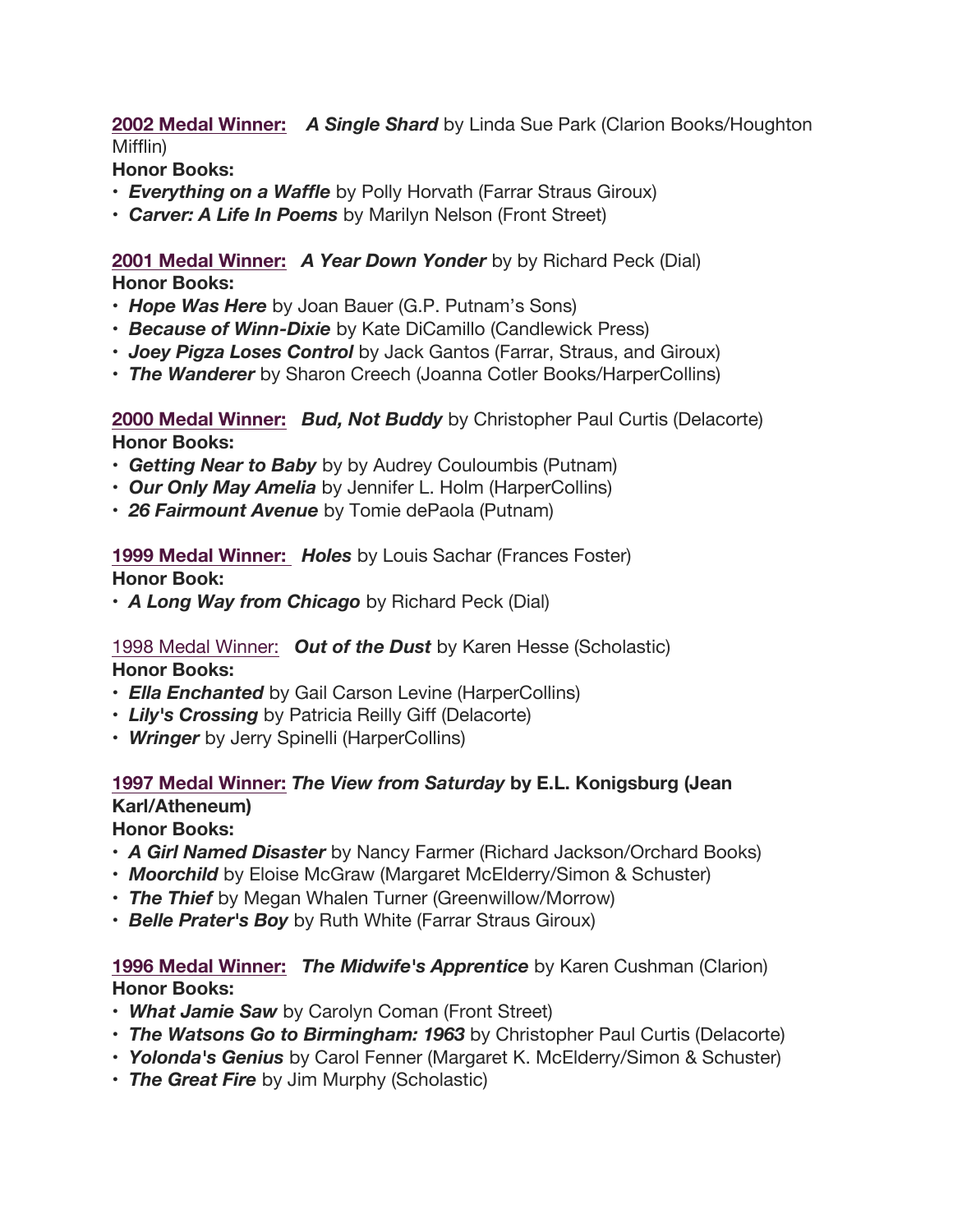**1995 Medal Winner:** *Walk Two Moons* by Sharon Creech (HarperCollins) **Honor Books:**

- *Catherine, Called Birdy* by Karen Cushman (Clarion)
- *The Ear, the Eye and the Arm* by Nancy Farmer (Jackson/Orchard)

**1994 Medal Winner:** *The Giver* by Lois Lowry (Houghton) **Honor Books:**

- *Crazy Lady* by Jane Leslie Conly (HarperCollins)
- *Dragon's Gate* by Laurence Yep (HarperCollins)
- *Eleanor Roosevelt: A Life of Discovery* by Russell Freedman (Clarion Books)

**1993 Medal Winner:** *Missing May* by Cynthia Rylant (Jackson/Orchard) **Honor Books:**

- *What Hearts* by Bruce Brooks (A Laura Geringer Book, a HarperCollins imprint)
- *The Dark-thirty: Southern Tales of the Supernatural* by Patricia McKissack (Knopf)
- *Somewhere in the Darkness* by Walter Dean Myers (Scholastic Hardcover)

**1992 Medal Winner:** *Shiloh* by Phyllis Reynolds Naylor (Atheneum) **Honor Books:**

- *Nothing But The Truth: a Documentary Novel* by Avi (Jackson/Orchard)
- *The Wright Brothers: How They Invented the Airplane* by Russell Freedman (Holiday House)

**1991 Medal Winner:** *Maniac Magee* by Jerry Spinelli (Little, Brown) **Honor Book:**

• *The True Confessions of Charlotte Doyle* by Avi (Jackson/Orchard)

**1990 Medal Winner:** *Number the Stars* by Lois Lowry (Houghton) **Honor Books:**

- *Afternoon of the Elves* by Janet Taylor Lisle (Jackson/Orchard)
- *Shabanu, Daughter of the Wind* by Suzanne Fisher Staples (Knopf)
- *The Winter Room* by Gary Paulsen (Jackson/Orchard)

#### **1989 Medal Winner:** *Joyful Noise: Poems for Two Voices* by Paul Fleischman (Harper)

- *In The Beginning: Creation Stories from Around the World* by Virginia Hamilton (Harcourt)
- *Scorpions* by Walter Dean Myers (Harper)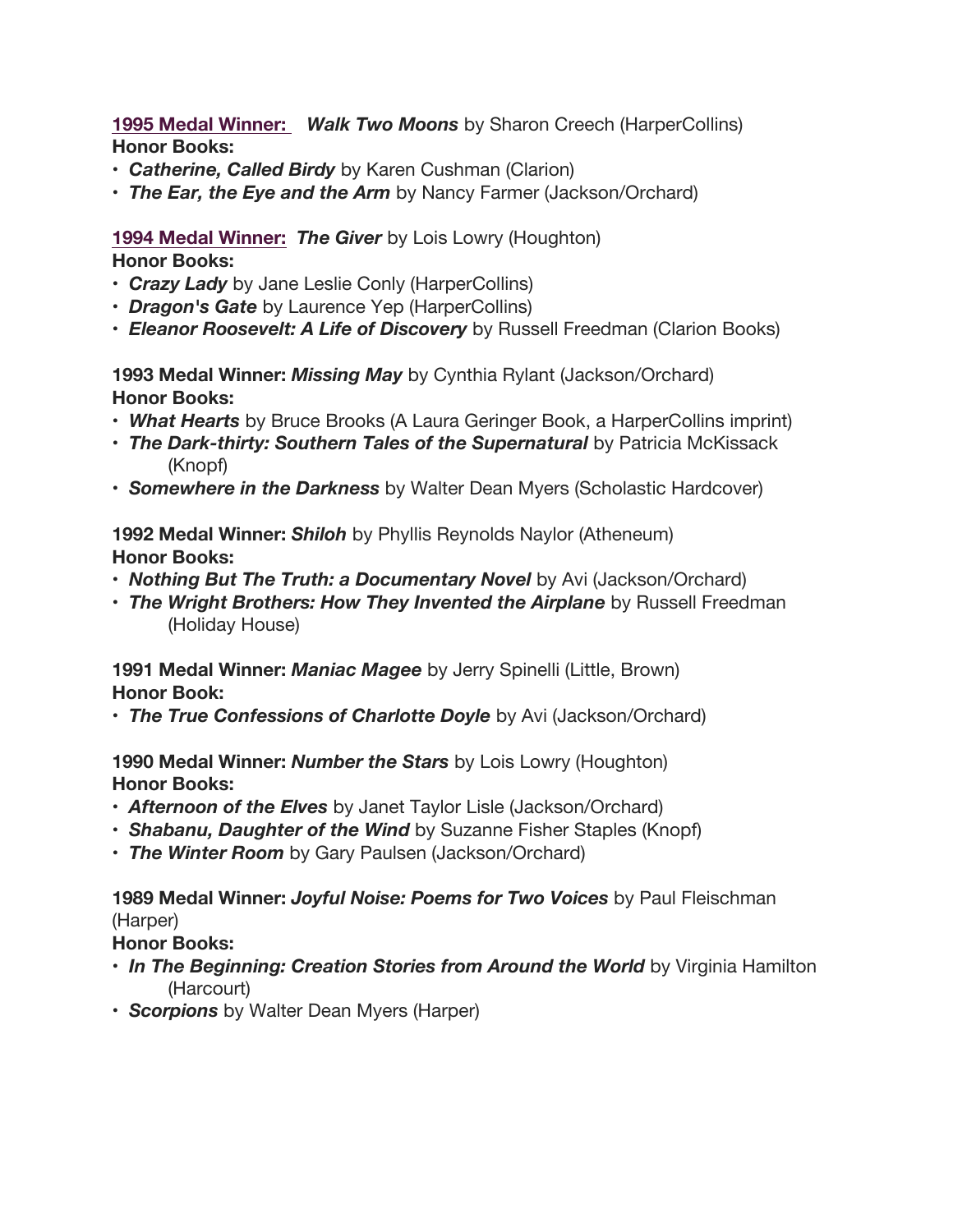**1988 Medal Winner:** *Lincoln: A Photobiography* by Russell Freedman (Clarion) **Honor Books:**

- *After The Rain* by Norma Fox Mazer (Morrow)
- *Hatchet* by Gary Paulsen (Bradbury)

**1987 Medal Winner:** *The Whipping Boy* by Sid Fleischman (Greenwillow) **Honor Books:**

- *A Fine White Dust* by Cynthia Rylant (Bradbury)
- *On My Honor* by Marion Dane Bauer (Clarion)
- *Volcano: The Eruption and Healing of Mount St. Helens* by Patricia Lauber (Bradbury)

**1986 Medal Winner:** *Sarah, Plain and Tall* by Patricia MacLachlan (Harper) **Honor Books:**

- *Commodore Perry In the Land of the Shogun* by Rhoda Blumberg (Lothrop)
- *Dogsong* by Gary Paulsen (Bradbury)

**1985 Medal Winner:** *The Hero and the Crown* by Robin McKinley (Greenwillow) **Honor Books:**

- *Like Jake and Me* by Mavis Jukes (Knopf)
- *The Moves Make the Man* by Bruce Brooks (Harper)
- *One-Eyed Cat* by Paula Fox (Bradbury)

**1984 Medal Winner:** *Dear Mr. Henshaw* by Beverly Cleary (Morrow) **Honor Books:**

- *The Sign of the Beaver* by Elizabeth George Speare (Houghton)
- *A Solitary Blue* by Cynthia Voigt (Atheneum)
- *Sugaring Time* by Kathryn Lasky (Macmillan)
- *The Wish Giver: Three Tales of Coven Tree* by Bill Brittain (Harper)

**1983 Medal Winner:** *Dicey's Song* by Cynthia Voigt (Atheneum) **Honor Books:**

- *The Blue Sword* by Robin McKinley (Greenwillow)
- *Doctor DeSoto* by William Steig (Farrar)
- *Graven Images* by Paul Fleischman (Harper)
- *Homesick: My Own Story* by Jean Fritz (Putnam)
- *Sweet Whispers, Brother Rush* by Virginia Hamilton (Philomel)

#### **1982 Medal Winner:** *A Visit to William Blake's Inn: Poems for Innocent and*  **Experienced Travelers** by Nancy Willard (Harcourt) **Honor Books:**

- *Ramona Quimby, Age 8* by Beverly Cleary (Morrow)
- *Upon the Head of the Goat: A Childhood in Hungary 1939-1944* by Aranka Siegal (Farrar)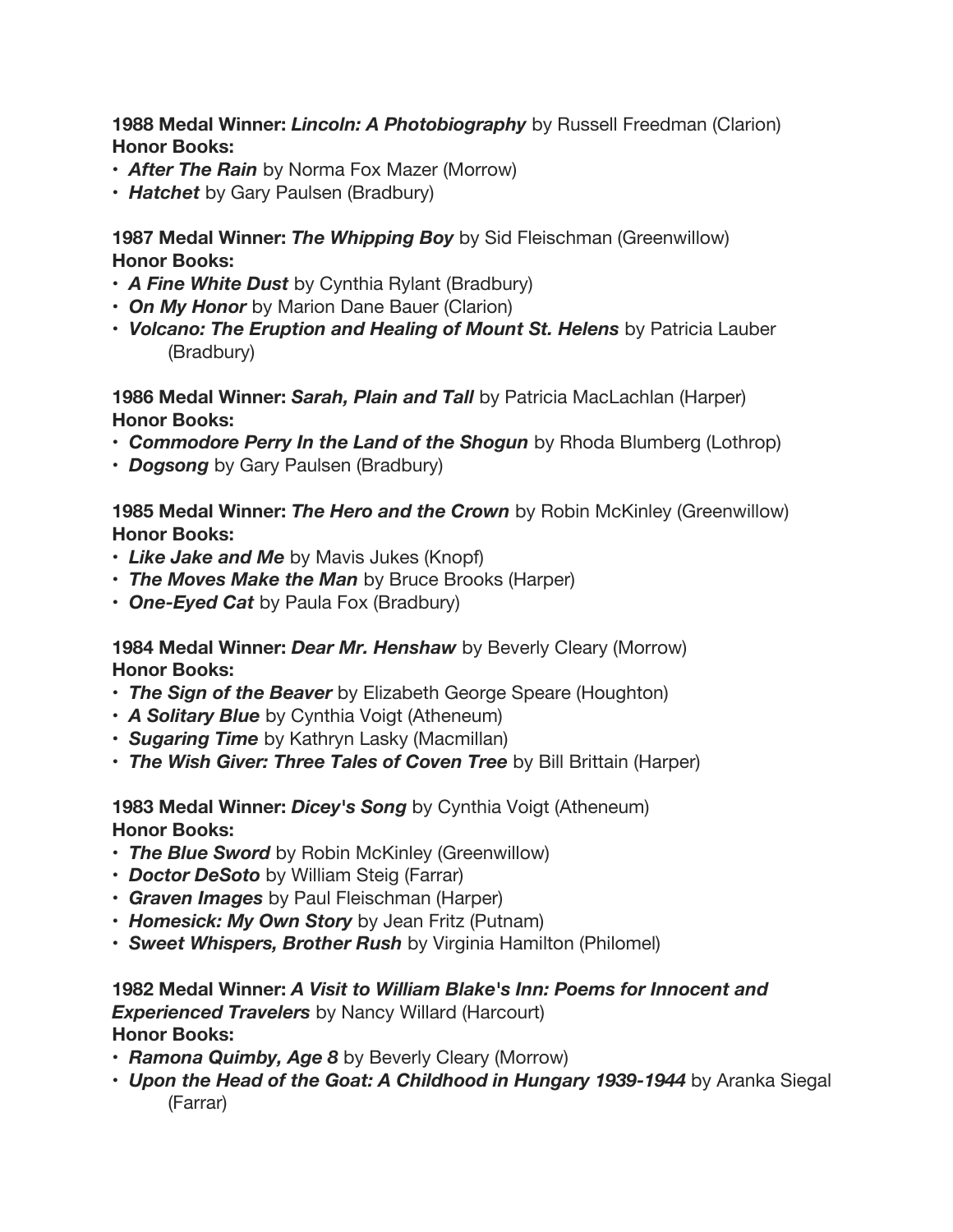**1981 Medal Winner:** *Jacob Have I Loved* by Katherine Paterson (Crowell) **Honor Books:**

- *The Fledgling* by Jane Langton (Harper)
- *A Ring of Endless Light* by Madeleine L'Engle (Farrar)

**1980 Medal Winner:** *A Gathering of Days: A New England Girl's Journal, 1830- 1832* by Joan W. Blos (Scribner)

**Honor Book:**

• *The Road from Home: The Story of an Armenian Girl* by David Kherdian (Greenwillow)

**1979 Medal Winner:** *The Westing Game* by Ellen Raskin (Dutton) **Honor Book:**

• *The Great Gilly Hopkins* by Katherine Paterson (Crowell)

**1978 Medal Winner:** *Bridge to Terabithia* by Katherine Paterson (Crowell) **Honor Books:**

- *Ramona and Her Father* by Beverly Cleary (Morrow)
- *Anpao: An American Indian Odyssey* by Jamake Highwater (Lippincott)

**1977 Medal Winner:** *Roll of Thunder, Hear My Cry* by Mildred D. Taylor (Dial) **Honor Books:**

- *Abel's Island* by William Steig (Farrar)
- *A String in the Harp*by Nancy Bond (Atheneum)

**1976 Medal Winner:** *The Grey King* by Susan Cooper (McElderry/Atheneum) **Honor Books:**

- *The Hundred Penny Box* by Sharon Bell Mathis (Viking)
- *Dragonwings* by Laurence Yep (Harper)

**1975 Medal Winner:** *M. C. Higgins, the Great* by Virginia Hamilton (Macmillan) **Honor Books:**

- *Figgs & Phantoms* by Ellen Raskin (Dutton)
- *My Brother Sam is Dead* by James Lincoln Collier & Christopher Collier (Four Winds)
- *The Perilous Gard* by Elizabeth Marie Pope (Houghton)
- *Philip Hall Likes Me, I Reckon Maybe* by Bette Greene (Dial)

#### **1974 Medal Winner:** *The Slave Dancer* by Paula Fox (Bradbury) **Honor Book:**

• *The Dark Is Rising* by Susan Cooper (McElderry/Atheneum)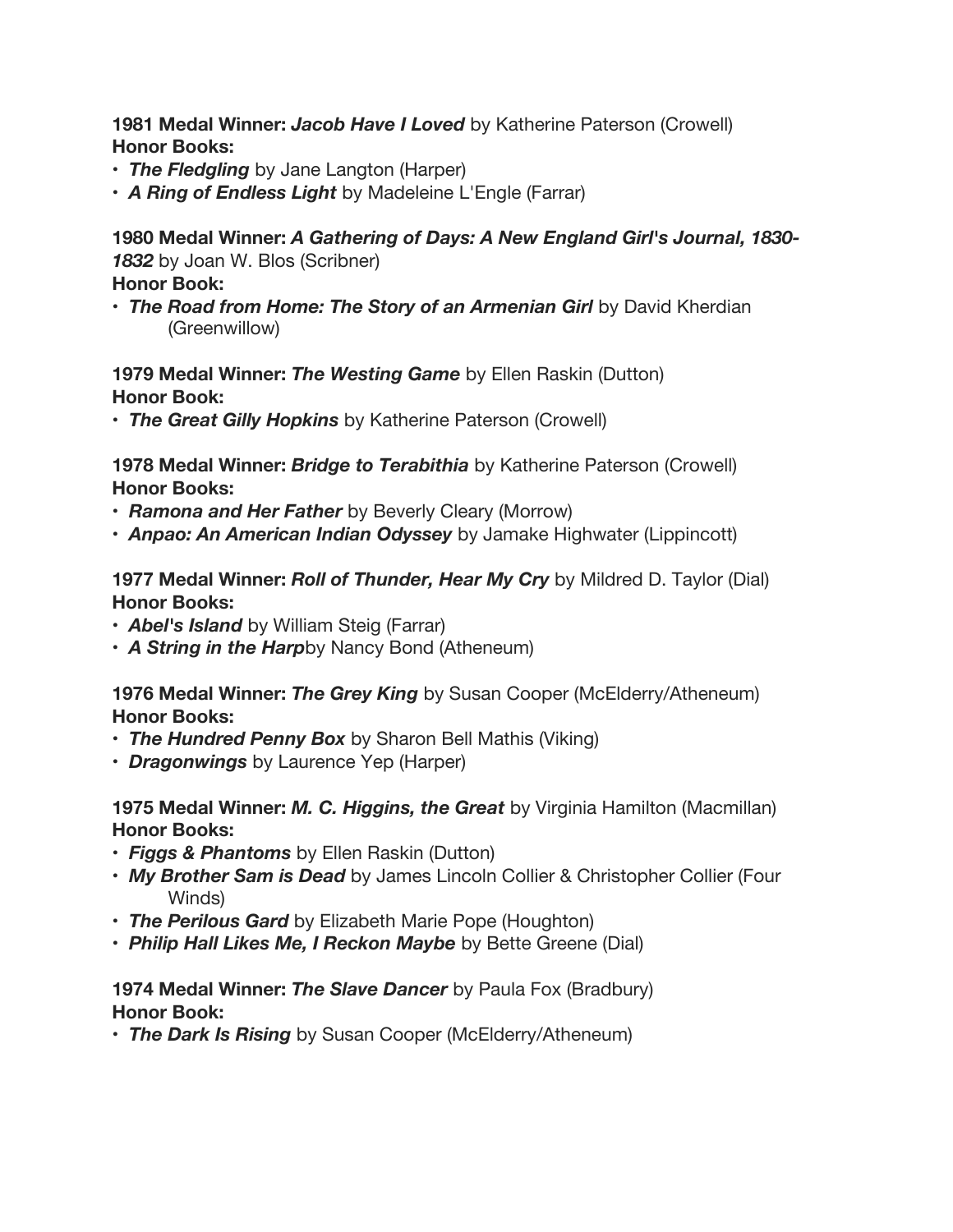**1973 Medal Winner:** *Julie of the Wolves* by Jean Craighead George (Harper) **Honor Books:**

- *Frog and Toad Together* by Arnold Lobel (Harper)
- *The Upstairs Room* by Johanna Reiss (Crowell)
- *The Witches of Worm* by Zilpha Keatley Snyder (Atheneum)

#### **1972 Medal Winner:** *Mrs. Frisby and the Rats of NIMH* by Robert C. O'Brien (Atheneum)

**Honor Books:**

- *Incident At Hawk's Hill* by Allan W. Eckert (Little, Brown)
- *The Planet of Junior Brown* by Virginia Hamilton (Macmillan)
- *The Tombs of Atuan* by Ursula K. LeGuin (Atheneum)
- *Annie and the Old One* by Miska Miles (Little, Brown)
- *The Headless Cupid* by Zilpha Keatley Snyder (Atheneum)

#### **1971 Medal Winner:** *Summer of the Swans* by Betsy Byars (Viking) **Honor Books:**

- *Knee Knock Rise* by Natalie Babbitt (Farrar)
- *Enchantress From the Stars* by Sylvia Louise Engdahl (Atheneum)
- *Sing Down the Moon* by Scott O'Dell (Houghton)

#### **1970 Medal Winner:** *Sounder* by William H. Armstrong (Harper) **Honor Books:**

- *Our Eddie* by Sulamith Ish-Kishor (Pantheon)
- *The Many Ways of Seeing: An Introduction to the Pleasures of Art* by Janet Gaylord Moore (World)
- *Journey Outside* by Mary Q. Steele (Viking)

#### **1969 Medal Winner:** *The High King* by Lloyd Alexander (Holt) **Honor Books:**

- *To Be a Slave* by Julius Lester (Dial)
- *When Shlemiel Went to Warsaw and Other Stories* by Isaac Bashevis Singer (Farrar)

#### **1968 Medal Winner:** *From the Mixed-Up Files of Mrs. Basil E. Frankweiler* by E. L. Konigsburg (Atheneum)

- *Jennifer, Hecate, Macbeth, William McKinley, and Me, Elizabeth* by E. L. Konigsburg (Atheneum)
- *The Black Pearl* by Scott O'Dell (Houghton)
- *The Fearsome Inn* by Isaac Bashevis Singer (Scribner)
- *The Egypt Game* by Zilpha Keatley Snyder (Atheneum)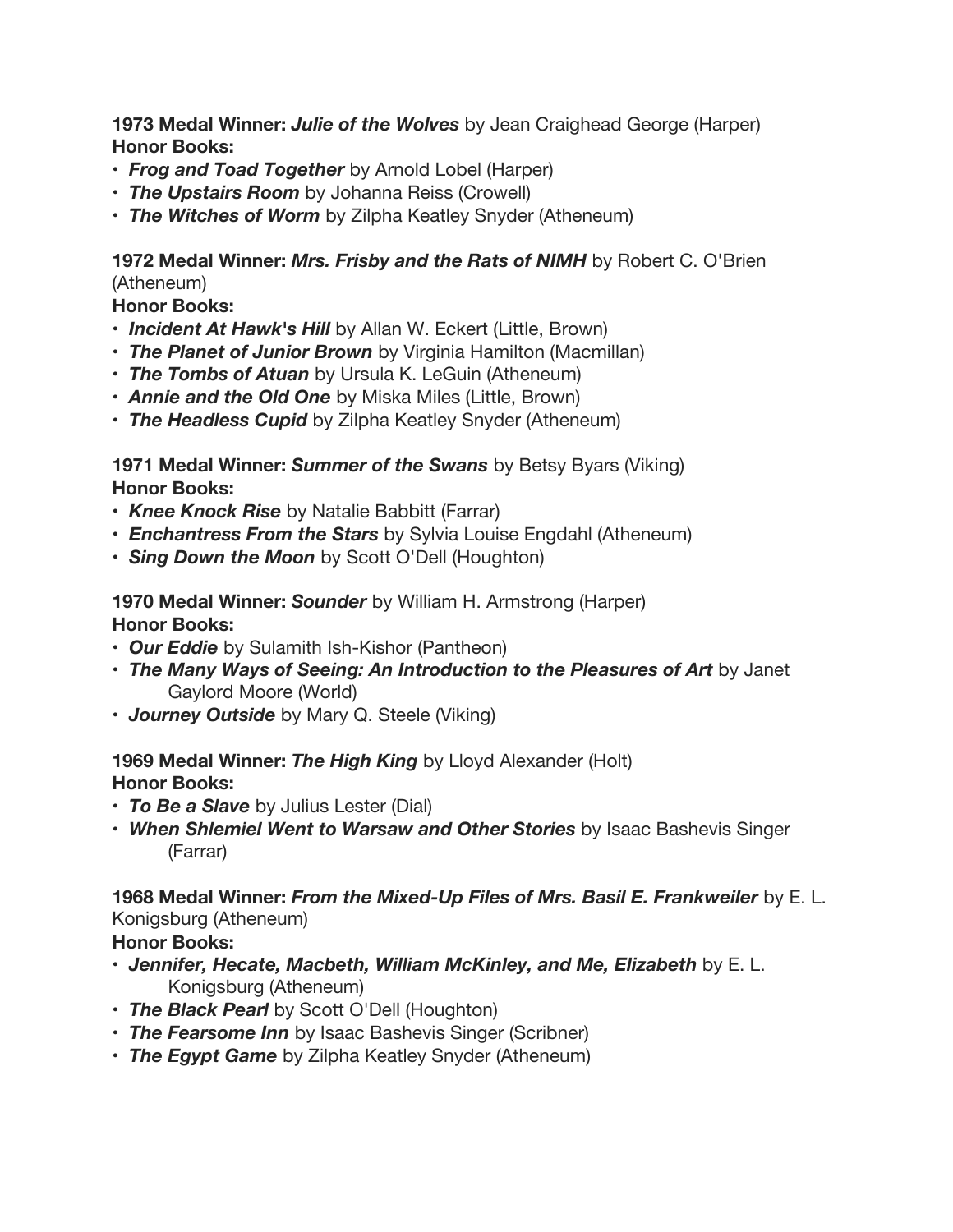**1967 Medal Winner:** *Up a Road Slowly* by Irene Hunt (Follett) **Honor Books:**

- *The King's Fifth* by Scott O'Dell (Houghton)
- *Zlateh The Goat and Other Stories* by Isaac Bashevis Singer (Harper)
- *The Jazz Man* by Mary Hays Weik (Atheneum)

#### **1966 Medal Winner:** *I, Juan de Pareja* by Elizabeth Borton de Trevino (Farrar) **Honor Books:**

- *The Black Cauldron* by Lloyd Alexander (Holt)
- *The Animal Family* by Randall Jarrell (Pantheon)
- *The Noonday Friends* by Mary Stolz (Harper)

#### **1965 Medal Winner:** *Shadow of a Bull* by Maia Wojciechowska (Atheneum) **Honor Book:**

• *Across Five Aprils* by Irene Hunt (Follett)

#### **1964 Medal Winner:** *It's Like This, Cat* by Emily Neville (Harper) **Honor Books:**

- *Rascal: A Memoir of a Better Era* by Sterling North (Dutton)
- *The Loner* by Ester Wier (McKay)

#### **1963 Medal Winner:** *A Wrinkle in Time* by Madeleine L'Engle (Farrar) **Honor Books:**

- *Thistle and Thyme: Tales and Legends from Scotland* by Sorche Nic Leodhas, pseud. (Leclaire Alger) (Holt)
- *Men of Athens* by Olivia Coolidge (Houghton)

#### **1962 Medal Winner:** *The Bronze Bow* by Elizabeth George Speare (Houghton) **Honor Books:**

- *Frontier Living* by Edwin Tunis (World)
- **The Golden Goblet** by Eloise Jarvis McGraw (Coward)
- *Belling The Tiger* by Mary Stolz (Harper)

#### **1961 Medal Winner:** *Island of the Blue Dolphins* by Scott O'Dell (Houghton) **Honor Books:**

- *America Moves Forward: A History for Peter* by Gerald W. Johnson (Morrow)
- *Old Ramon* by Jack Schaefer (Houghton)
- *The Cricket In Times Square* by George Selden, pseud. (George Thompson) (Farrar)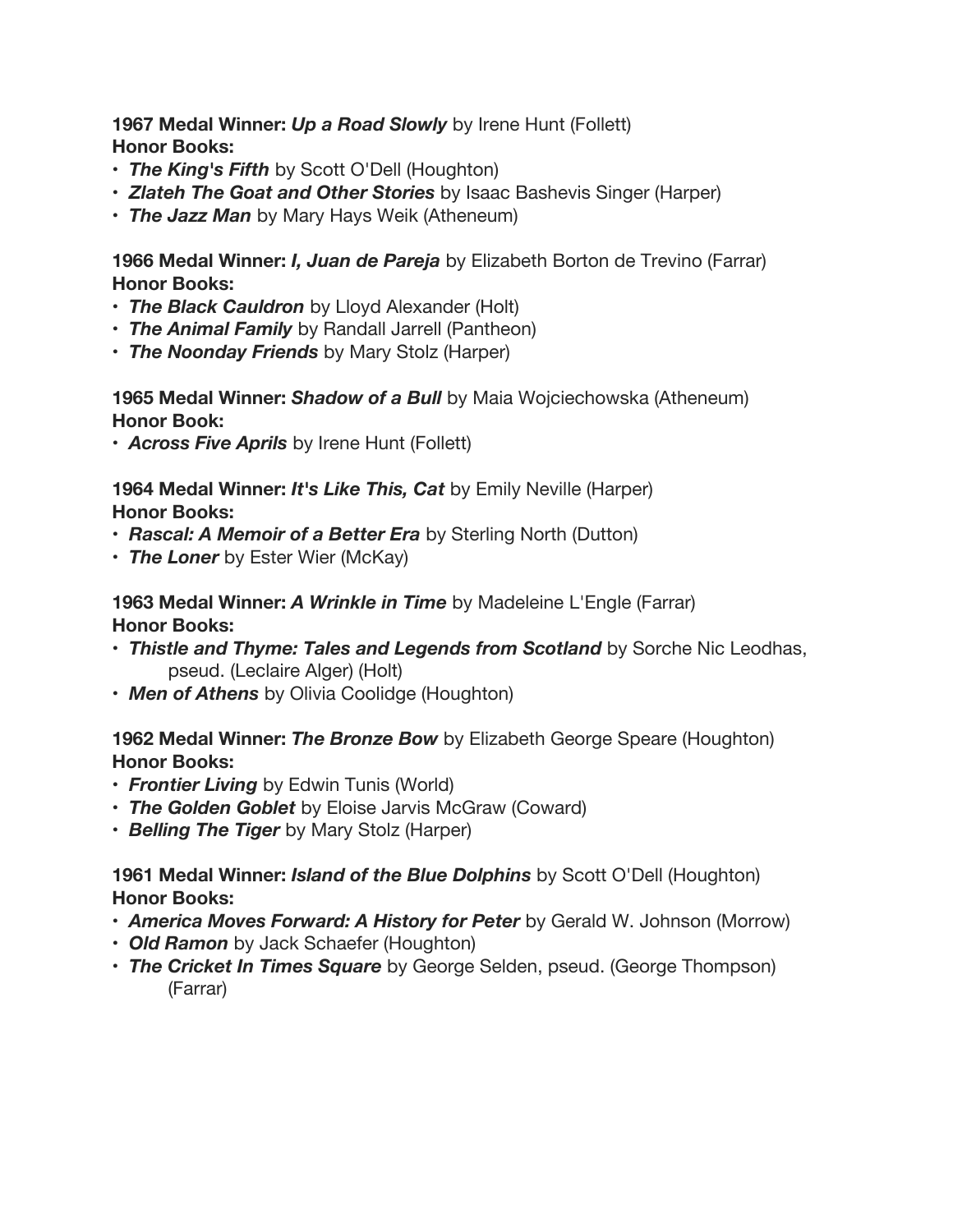**1960 Medal Winner:** *Onion John* by Joseph Krumgold (Crowell) **Honor Books:**

- *My Side of the Mountain* by Jean Craighead George (Dutton)
- *America Is Born: A History for Peter* by Gerald W. Johnson (Morrow)
- *The Gammage Cup* by Carol Kendall (Harcourt)

#### **1959 Medal Winner:** *The Witch of Blackbird Pond* by Elizabeth George Speare (Houghton)

**Honor Books:**

- *The Family Under The Bridge* by Natalie Savage Carlson (Harper)
- *Along Came A Dog* by Meindert Dejong (Harper)
- *Chucaro: Wild Pony of the Pampa* by Francis Kalnay (Harcourt)
- *The Perilous Road* by William O. Steele (Harcourt)

**1958 Medal Winner:** *Rifles for Watie* by Harold Keith (Crowell) **Honor Books:**

- *The Horsecatcher* by Mari Sandoz (Westminster)
- *Gone-Away Lake* by Elizabeth Enright (Harcourt)
- *The Great Wheel* by Robert Lawson (Viking)
- *Tom Paine, Freedom's Apostle* by Leo Gurko (Crowell)

#### **1957 Medal Winner:** *Miracles on Maple Hill* by Virginia Sorensen (Harcourt) **Honor Books:**

- *Old Yeller* by Fred Gipson (Harper)
- *The House of Sixty Fathers* by Meindert DeJong (Harper)
- *Mr. Justice Holmes* by Clara Ingram Judson (Follett)
- *The Corn Grows Ripe* by Dorothy Rhoads (Viking)
- *Black Fox of Lorne* by Marguerite de Angeli (Doubleday)

#### **1956 Medal Winner:** *Carry On, Mr. Bowditch* by Jean Lee Latham (Houghton) **Honor Books:**

- *The Secret River* by Marjorie Kinnan Rawlings (Scribner)
- *The Golden Name Day* by Jennie Lindquist (Harper)
- *Men, Microscopes, and Living Things* by Katherine Shippen (Viking)

#### **1955 Medal Winner:** *The Wheel on the School* by Meindert DeJong (Harper) **Honor Books:**

- *Courage of Sarah Noble* by Alice Dalgliesh (Scribner)
- *Banner In The Sky* by James Ullman (Lippincott)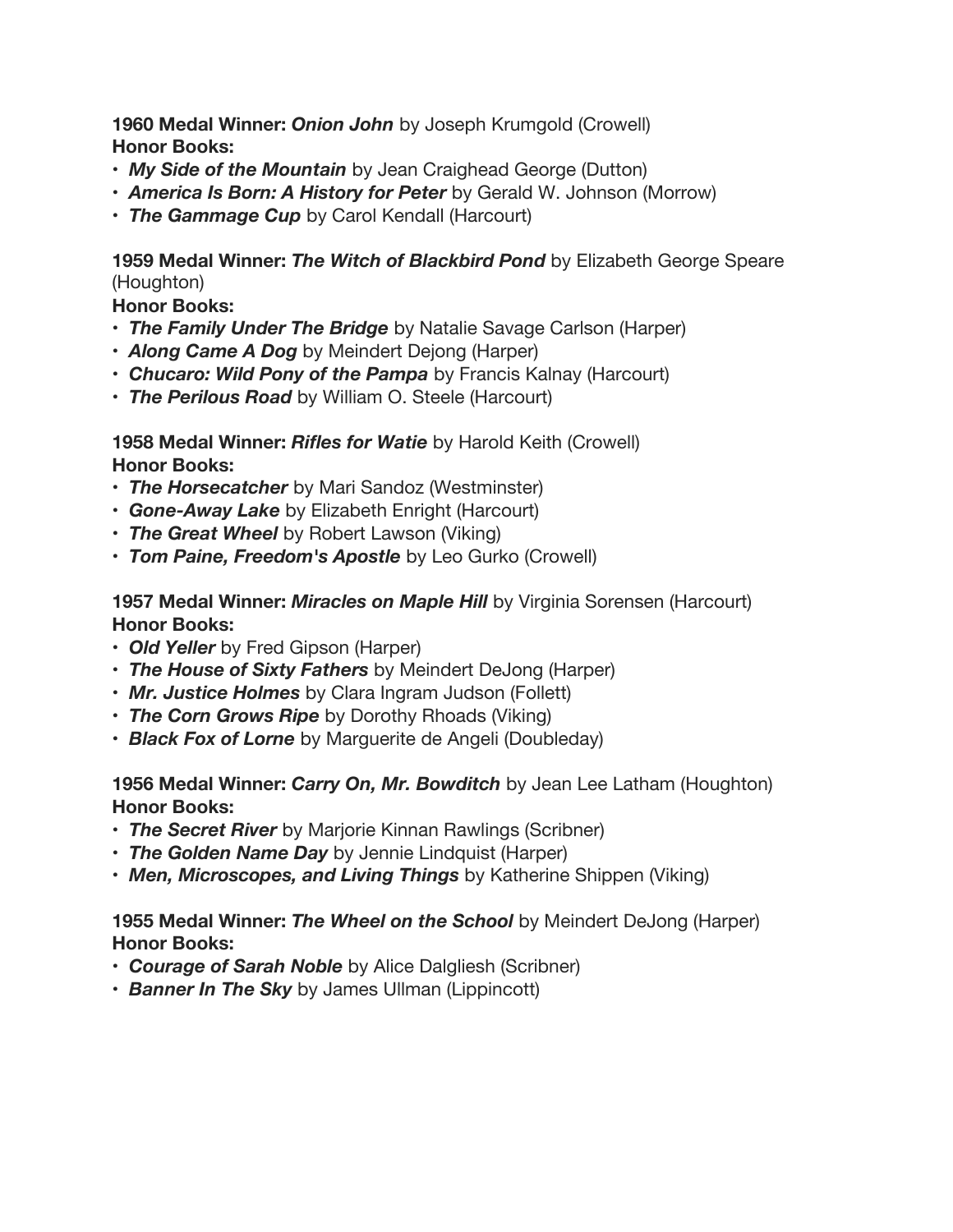**1954 Medal Winner:** *...And Now Miguel* by Joseph Krumgold (Crowell) **Honor Books:**

- *All Alone* by Claire Huchet Bishop (Viking)
- *Shadrach* by Meindert Dejong (Harper)
- *Hurry Home, Candy* by Meindert Dejong (Harper)
- *Theodore Roosevelt, Fighting Patriot* by Clara Ingram Judson (Follett)
- *Magic Maize* by Mary & Conrad Buff (Houghton)

**1953 Medal Winner:** *Secret of the Andes* by Ann Nolan Clark (Viking) **Honor Books:**

- *Charlotte's Web* by E. B. White (Harper)
- **Moccasin Trail** by Eloise Jarvis McGraw (Coward)
- *Red Sails to Capri* by Ann Weil (Viking)
- *The Bears on Hemlock Mountain* by Alice Dalgliesh (Scribner)
- *Birthdays of Freedom, Vol. 1* by Genevieve Foster (Scribner)

**1952 Medal Winner:** *Ginger Pye* by Eleanor Estes (Harcourt) **Honor Books:**

- *Americans Before Columbus* by Elizabeth Baity (Viking)
- *Minn of the Mississippi* by Holling C. Holling (Houghton)
- *The Defender* by Nicholas Kalashnikoff (Scribner)
- *The Light at Tern Rock* by Julia Sauer (Viking)
- *The Apple and the Arrow* by Mary & Conrad Buff (Houghton)

**1951 Medal Winner:** *Amos Fortune, Free Man* by Elizabeth Yates (Dutton) **Honor Books:**

- *Better Known as Johnny Appleseed* by Mabel Leigh Hunt (Lippincott)
- *Gandhi, Fighter Without a Sword* by Jeanette Eaton (Morrow)
- *Abraham Lincoln, Friend of the People* by Clara Ingram Judson (Follett)
- *The Story of Appleby Capple* by Anne Parrish (Harper)

#### **1950 Medal Winner:** *The Door in the Wall* by Marguerite de Angeli (Doubleday) **Honor Books:**

- *Tree of Freedom* by Rebecca Caudill (Viking)
- *The Blue Cat of Castle Town* by Catherine Coblentz (Longmans)
- *Kildee House* by Rutherford Montgomery (Doubleday)
- *George Washington* by Genevieve Foster (Scribner)
- *Song of The Pines: A Story of Norwegian Lumbering in Wisconsin* by Walter & Marion Havighurst (Winston)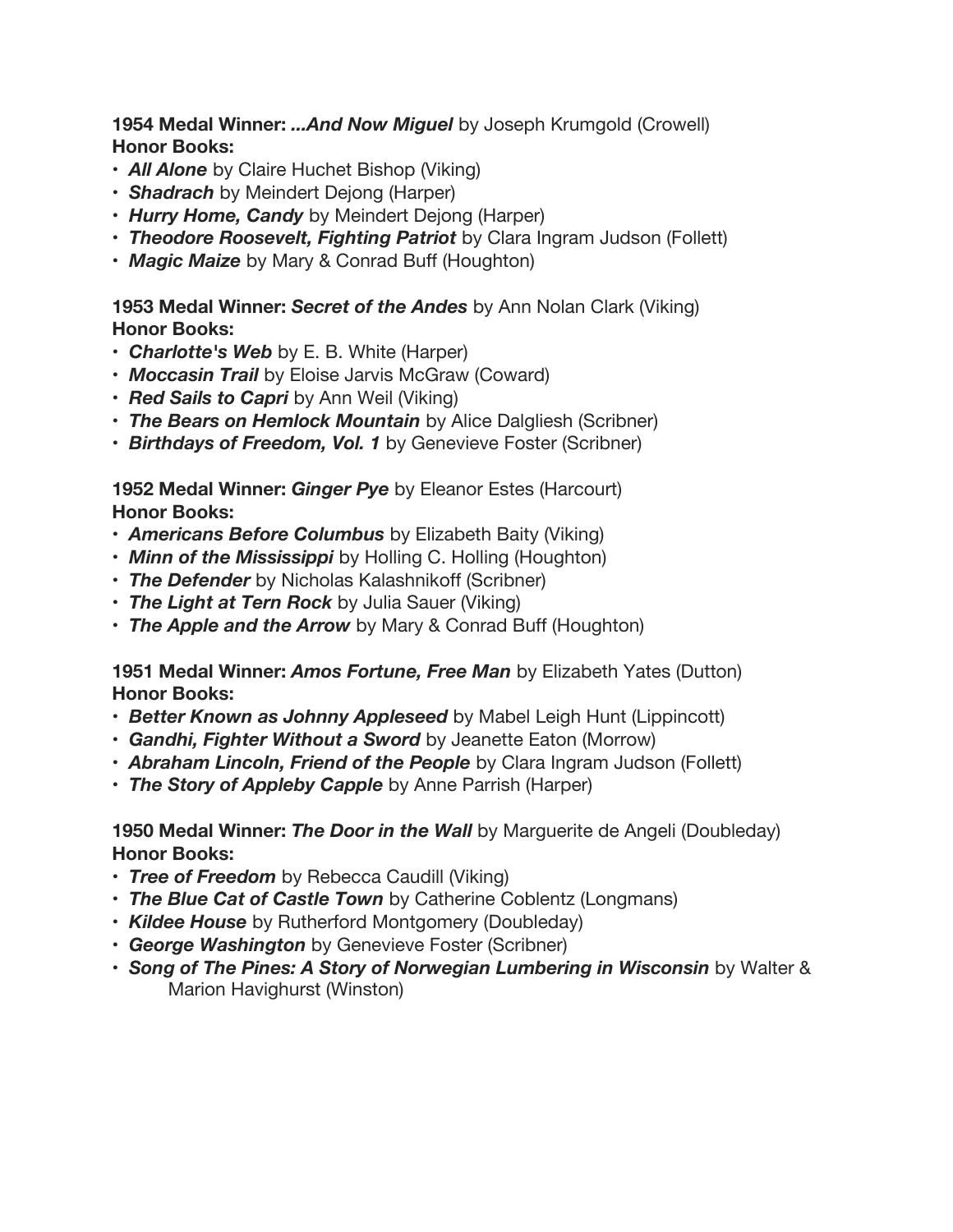**1949 Medal Winner:** *King of the Wind* by Marguerite Henry (Rand McNally) **Honor Books:**

- *Seabird* by Holling C. Holling (Houghton)
- *Daughter of the Mountains* by Louise Rankin (Viking)
- *My Father's Dragon* by Ruth S. Gannett (Random House)
- *Story of the Negro* by Arna Bontemps (Knopf)

#### **1948 Medal Winner:** *The Twenty-One Balloons* by William Pène du Bois (Viking) **Honor Books:**

- *Pancakes-Paris* by Claire Huchet Bishop (Viking)
- *Li Lun, Lad of Courage* by Carolyn Treffinger (Abingdon)
- *The Quaint and Curious Quest of Johnny Longfoot* by Catherine Besterman (Bobbs-Merrill)
- *The Cow-Tail Switch, and Other West African Stories* by Harold Courlander (Holt)
- *Misty of Chincoteague* by Marguerite Henry (Rand McNally)

**1947 Medal Winner:** *Miss Hickory* by Carolyn Sherwin Bailey (Viking) **Honor Books:**

- *Wonderful Year* by Nancy Barnes (Messner)
- *Big Tree* by Mary & Conrad Buff (Viking)
- *The Heavenly Tenants* by William Maxwell (Harper)
- *The Avion My Uncle Flew* by Cyrus Fisher, pseud. (Darwin L. Teilhet) (Appleton)
- *The Hidden Treasure of Glaston* by Eleanor Jewett (Viking)

**1946 Medal Winner:** *Strawberry Girl* by Lois Lenski (Lippincott) **Honor Books:**

- *Justin Morgan Had a Horse* by Marguerite Henry (Rand McNally)
- *The Moved-Outers* by Florence Crannell Means (Houghton)
- *Bhimsa, the Dancing Bear* by Christine Weston (Scribner)
- *New Found World* by Katherine Shippen (Viking)

**1945 Medal Winner:** *Rabbit Hill* by Robert Lawson (Viking) **Honor Books:**

- *The Hundred Dresses* by Eleanor Estes (Harcourt)
- *The Silver Pencil* by Alice Dalgliesh (Scribner)
- *Abraham Lincoln's World* by Genevieve Foster (Scribner)
- *Lone Journey: The Life of Roger Williams* by Jeanetter Eaton (Harcourt)

#### **1944 Medal Winner:** *Johnny Tremain* by Esther Forbes (Houghton) **Honor Books:**

- *These Happy Golden Years* by Laura Ingalls Wilder (Harper)
- *Fog Magic* by Julia Sauer (Viking)
- *Rufus M.* by Eleanor Estes (Harcourt)
- *Mountain Born* by Elizabeth Yates (Coward)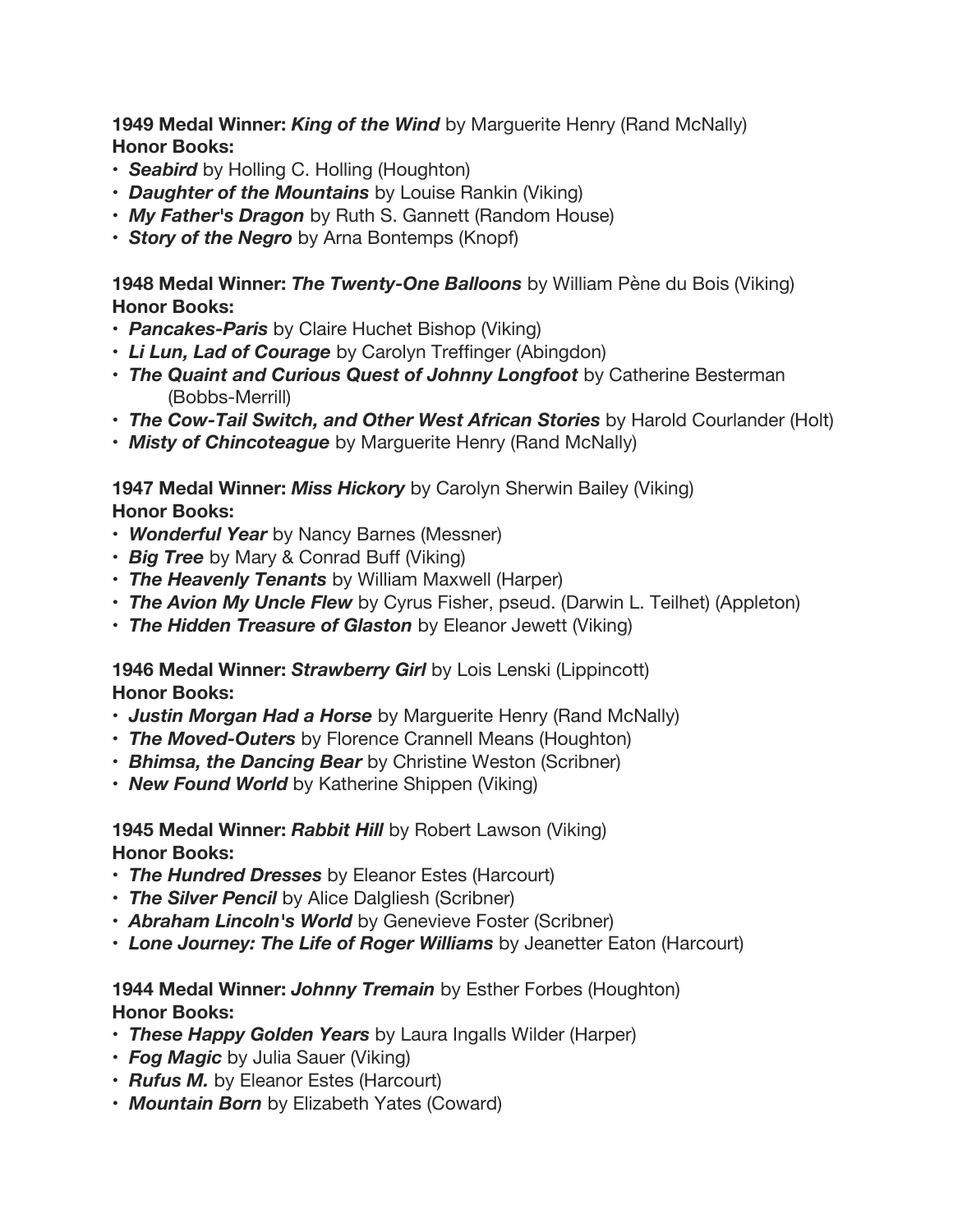**1943 Medal Winner:** *Adam of the Road* by Elizabeth Janet Gray (Viking) **Honor Books:**

- *The Middle Moffat* by Eleanor Estes (Harcourt)
- *Have You Seen Tom Thumb?* by Mabel Leigh Hunt (Lippincott)

**1942 Medal Winner:** *The Matchlock Gun* by Walter Edmonds (Dodd) **Honor Books:**

- *Little Town on the Prairie* by Laura Ingalls Wilder (Harper)
- *George Washington's World* by Genevieve Foster (Scribner)
- *Indian Captive: The Story of Mary Jemison* by Lois Lenski (Lippincott)
- *Down Ryton Water* by Eva Roe Gaggin (Viking)

**1941 Medal Winner:** *Call It Courage* by Armstrong Sperry (Macmillan) **Honor Books:**

- *Blue Willow* by Doris Gates (Viking)
- *Young Mac of Fort Vancouver* by Mary Jane Carr (Crowell)
- *The Long Winter* by Laura Ingalls Wilder (Harper)
- *Nansen* by Anna Gertrude Hall (Viking)

**1940 Medal Winner:** *Daniel Boone* by James Daugherty (Viking) **Honor Books:**

- *The Singing Tree* by Kate Seredy (Viking)
- *Runner of the Mountain Tops: The Life of Louis Agassiz* by Mabel Robinson (Random House)
- *By the Shores of Silver Lake* by Laura Ingalls Wilder (Harper)
- *Boy with a Pack* by Stephen W. Meader (Harcourt)

**1939 Medal Winner:** *Thimble Summer* by Elizabeth Enright (Rinehart) **Honor Books:**

- *Nino* by Valenti Angelo (Viking)
- *Mr. Popper's Penguins* by Richard & Florence Atwater (Little, Brown)
- *Hello the Boat!* by Phyllis Crawford (Holt)
- *Leader By Destiny: George Washington, Man and Patriot* by Jeanette Eaton (Harcourt)
- *Penn* by Elizabeth Janet Gray (Viking)

#### **1938 Medal Winner:** *The White Stag* by Kate Seredy (Viking) **Honor Books:**

- *Pecos Bill* by James Cloyd Bowman (Little, Brown)
- *Bright Island* by Mabel Robinson (Random House)
- *On the Banks of Plum Creek* by Laura Ingalls Wilder (Harper)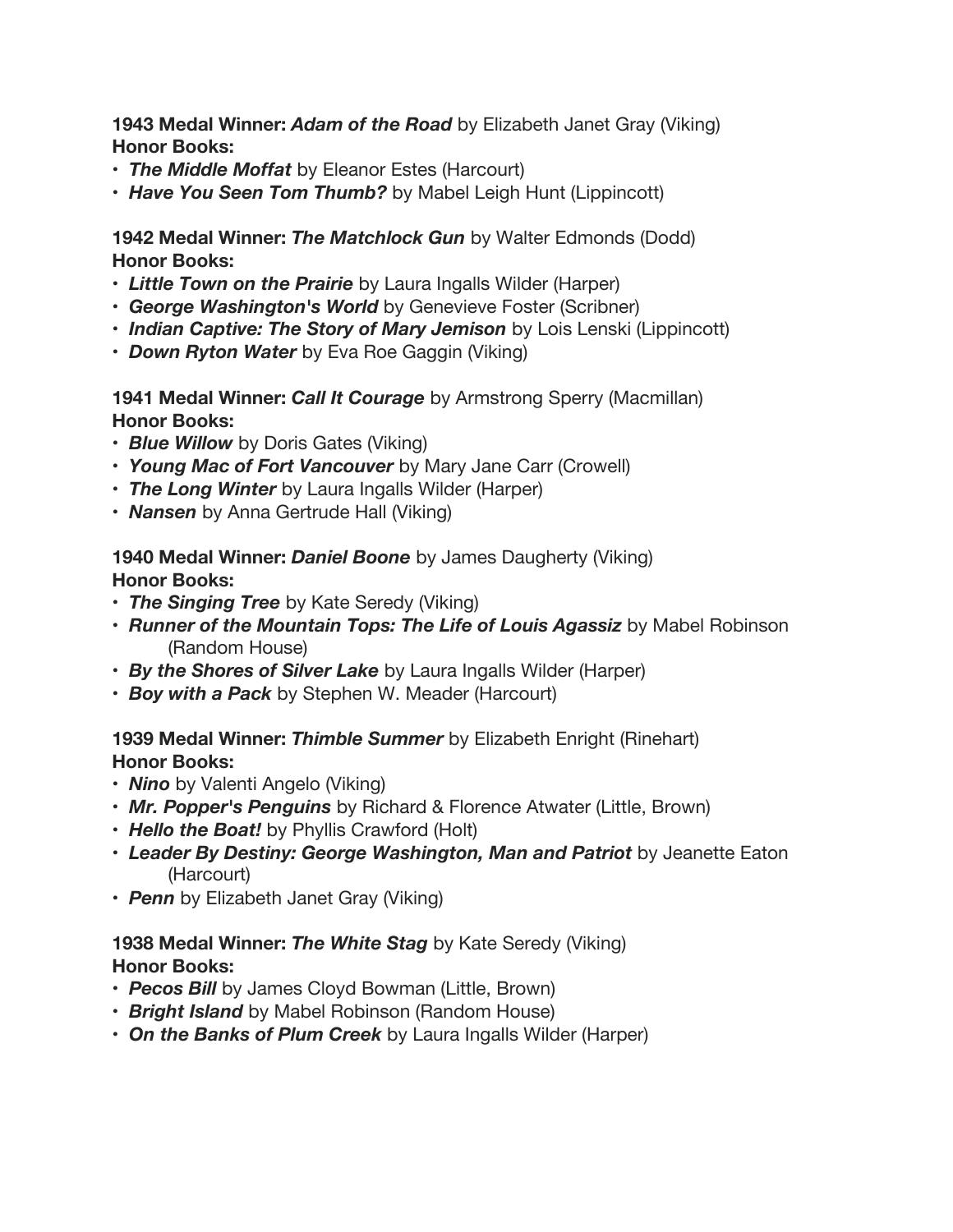**1937 Medal Winner:** *Roller Skates* by Ruth Sawyer (Viking) **Honor Books:**

- *Phebe Fairchild: Her Book* by Lois Lenski (Stokes)
- *Whistler's Van* by Idwal Jones (Viking)
- *The Golden Basket* by Ludwig Bemelmans (Viking)
- *Winterbound* by Margery Bianco (Viking)
- *The Codfish Musket* by Agnes Hewes (Doubleday)
- *Audubon* by Constance Rourke (Harcourt)

**1936 Medal Winner:** *Caddie Woodlawn* by Carol Ryrie Brink (Macmillan) **Honor Books:**

- *Honk, the Moose* by Phil Stong (Dodd)
- *The Good Master* by Kate Seredy (Viking)
- *Young Walter Scott* by Elizabeth Janet Gray (Viking)
- *All Sail Set: A Romance of the* **Flying Cloud** by Armstrong Sperry (Winston)

**1935 Medal Winner:** *Dobry* by Monica Shannon (Viking) **Honor Books:**

- *Pageant of Chinese History* by Elizabeth Seeger (Longmans)
- *Davy Crockett* by Constance Rourke (Harcourt)
- *Day On Skates: The Story of a Dutch Picnic* by Hilda Von Stockum (Harper)

**1934 Medal Winner:** *Invincible Louisa: The Story of the Author of* **Little Women** by Cornelia Meigs (Little, Brown)

**Honor Books:**

- *The Forgotten Daughter* by Caroline Snedeker (Doubleday)
- *Swords of Steel* by Elsie Singmaster (Houghton)
- *ABC Bunny* by Wanda Gág (Coward)
- *Winged Girl of Knossos* by Erik Berry, pseud. (Allena Best) (Appleton)
- **New Land** by Sarah Schmidt (McBride)
- *Big Tree of Bunlahy: Stories of My Own Countryside* by Padraic Colum (Macmillan)
- *Glory of the Seas* by Agnes Hewes (Knopf)
- *Apprentice of Florence* by Ann Kyle (Houghton)

**1933 Medal Winner:** *Young Fu of the Upper Yangtze* by Elizabeth Lewis (Winston) **Honor Books:**

- *Swift Rivers* by Cornelia Meigs (Little, Brown)
- *The Railroad To Freedom: A Story of the Civil War* by Hildegarde Swift (Harcourt)
- *Children of the Soil: A Story of Scandinavia* by Nora Burglon (Doubleday)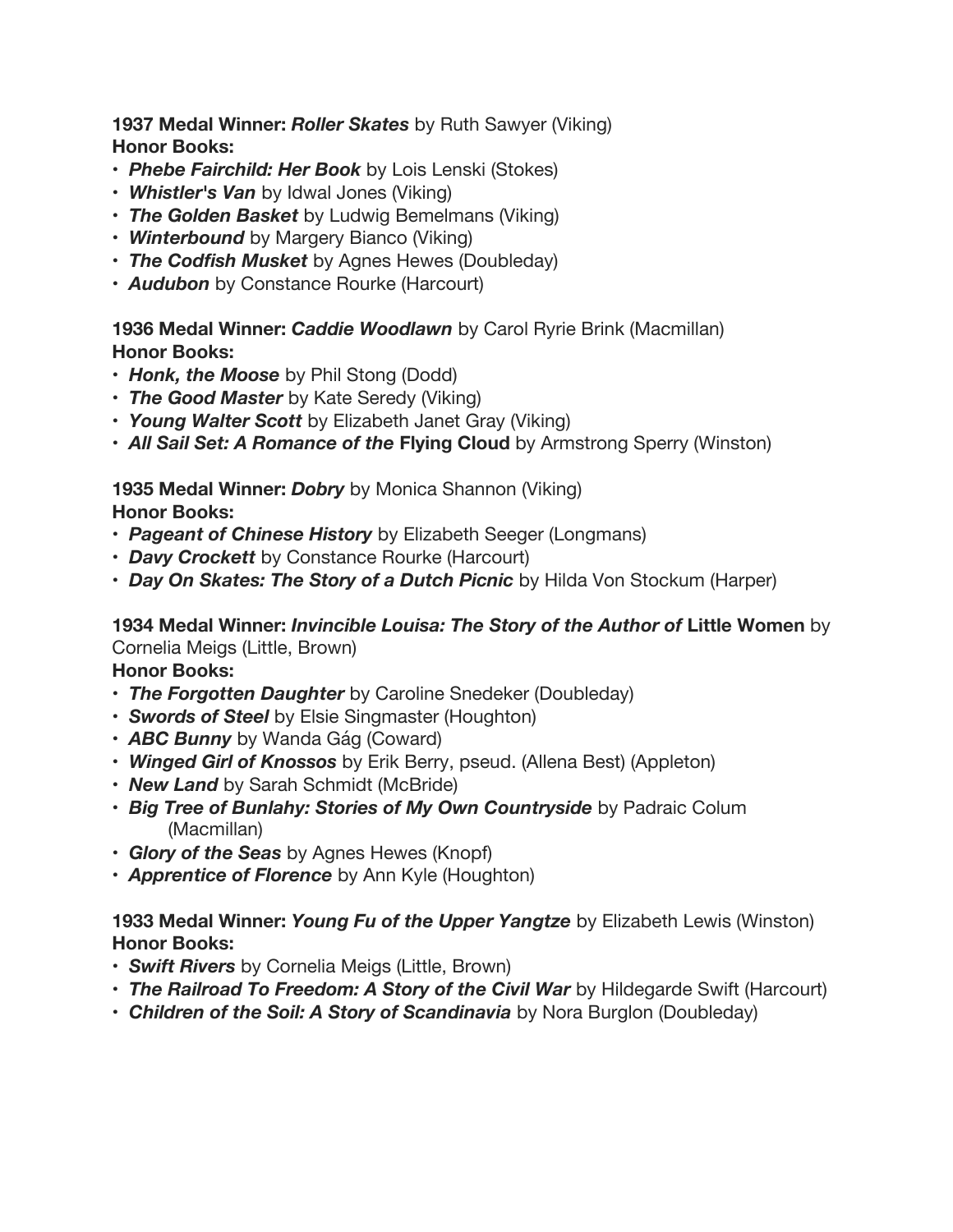**1932 Medal Winner:** *Waterless Mountain* by Laura Adams Armer (Longmans) **Honor Books:**

- *The Fairy Circus* by Dorothy P. Lathrop (Macmillan)
- *Calico Bush* by Rachel Field (Macmillan)
- *Boy of the South Seas* by Eunice Tietjens (Coward-McCann)
- *Out of the Flame* by Eloise Lownsbery (Longmans)
- *Jane's Island* by Marjorie Allee (Houghton)
- *Truce of the Wolf and Other Tales of Old Italy* by Mary Gould Davis (Harcourt)

#### **1931 Medal Winner:** *The Cat Who Went to Heaven* by Elizabeth Coatsworth (Macmillan)

#### **Honor Books:**

- *Floating Island* by Anne Parrish (Harper)
- *The Dark Star of Itza: The Story of A Pagan Princess* by Alida Malkus (Harcourt)
- *Queer Person* by Ralph Hubbard (Doubleday)
- *Mountains are Free* by Julia Davis Adams (Dutton)
- *Spice and the Devil's Cave* by Agnes Hewes (Knopf)
- *Meggy MacIntosh* by Elizabeth Janet Gray (Doubleday)
- *Garram the Hunter: A Boy of the Hill Tribes* by Herbert Best (Doubleday)
- *Ood-Le-Uk the Wanderer* by Alice Lide & Margaret Johansen (Little, Brown)

#### **1930 Medal Winner:** *Hitty, Her First Hundred Years* by Rachel Field (Macmillan) **Honor Books:**

- *A Daughter of the Seine: The Life of Madame Roland* by Jeanette Eaton (Harper)
- *Pran of Albania* by Elizabeth Miller (Doubleday)
- *Jumping-Off Place* by Marion Hurd McNeely (Longmans)
- *The Tangle-Coated Horse and Other Tales* by Ella Young (Longmans)
- *Vaino* by Julia Davis Adams (Dutton)
- *Little Blacknose* by Hildegarde Swift (Harcourt)

#### **1929 Medal Winner:** *The Trumpeter of Krakow* by Eric P. Kelly (Macmillan) **Honor Books:**

- *Pigtail of Ah Lee Ben Loo* by John Bennett (Longmans)
- *Millions of Cats* by Wanda Gág (Coward)
- *The Boy Who Was* by Grace Hallock (Dutton)
- *Clearing Weather* by Cornelia Meigs (Little, Brown)
- *Runaway Papoose* by Grace Moon (Doubleday)
- *Tod of the Fens* by Elinor Whitney (Macmillan)

#### **1928 Medal Winner:** *Gay Neck, the Story of a Pigeon* by Dhan Gopal Mukerji (Dutton)

- *The Wonder Smith and His Son* by Ella Young (Longmans)
- *Downright Dencey* by Caroline Snedeker (Doubleday)